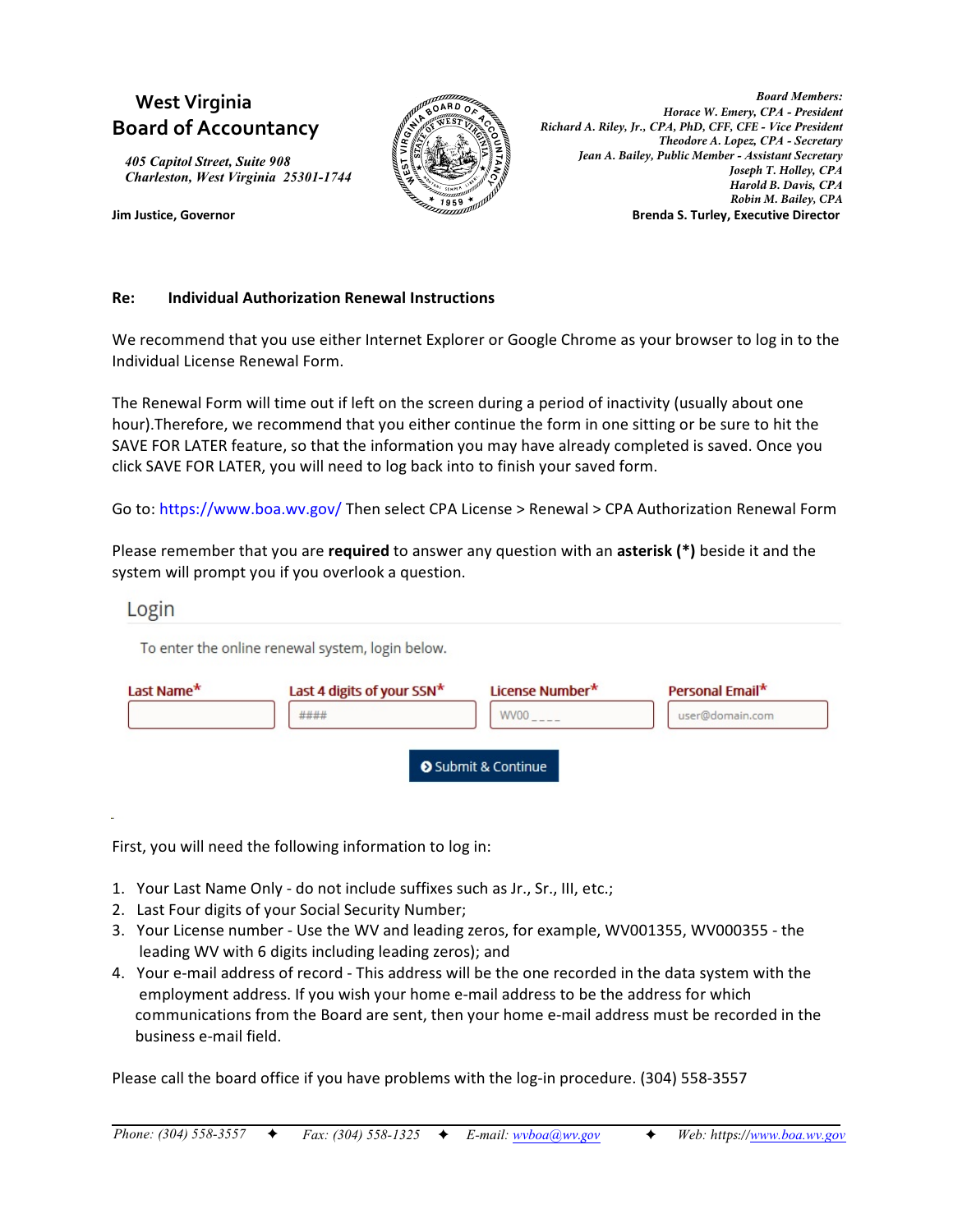## **Save For Later feature**

After you complete the first page of the form, you may select **Save for Later** and your form will be saved for your next log-in. When you log back in, you will need to CONTINUE through the pages until you come to the last question you answered.

Do **not hit your browser's BACK button** as you progress through the renewal pages. If you must change an answer on a previous page, click EXIT (at the bottom of the page) and come back into the renewal form or SAVE FOR LATER and correct it as you progress through the pages.

## **Page 1 - Renewal Option**

## **Renew CPA Authorization Renewal - Active Status**

Choose "YES" if you wish to renew your individual authorization to perform attest/compilation services as an individual practitioner for the upcoming fiscal period of July 1 to June 30. You will be taken to a screen with your individual authorization information.

## Choose "NO" if you do not wish to renew.

A "NO" answer will take you directly to a CERTIFY page requiring you to attest that the information you are submitting is true and correct. Check mark that you agree, choose SUBMIT and CONTINUE. The next page will indicate that you have submitted your information successfully and allow you to create an ADOBE file of your renewal for download and save or print. A "NO" answer will change your authorization status to INACTIVE once it is approved in the system.

#### **Page 2** - **Individual Authorization Information**

Informational section only - this section will indicate the name, license number and the current expiration date that the Board has on record.

#### **Personal Information**

This section will give you the opportunity to change your name, address, business address, and contact information such as phone, fax and e-mail address. The e-mail address you indicate as the business email will be considered the "email address of record" and the information you will use to log in to any forms for which you have access.

#### **Name change**

In order to change your name in the online system, you will need to upload a copy of the legal document that changed your name. Please provide in Adobe .pdf format as indicated below.

| ٠      | Changed by Court Order                            | provide a scanned Adobe file of the court document that<br>allowed your name to change.                                                                                                                                                                  |
|--------|---------------------------------------------------|----------------------------------------------------------------------------------------------------------------------------------------------------------------------------------------------------------------------------------------------------------|
| ٠<br>٠ | Changed due to Marriage<br>Changed due to Divorce | provide a scanned Adobe file of an official Marriage Certificate.<br>provide a scanned Adobe file of the first page indicating the<br>Civil Action number and the page which indicates your name<br>change. (Please do not provide the entire document.) |

**Title Change**: You may indicate any new titles or designations that you wish to make public. (e.g., PhD, CFE, etc.)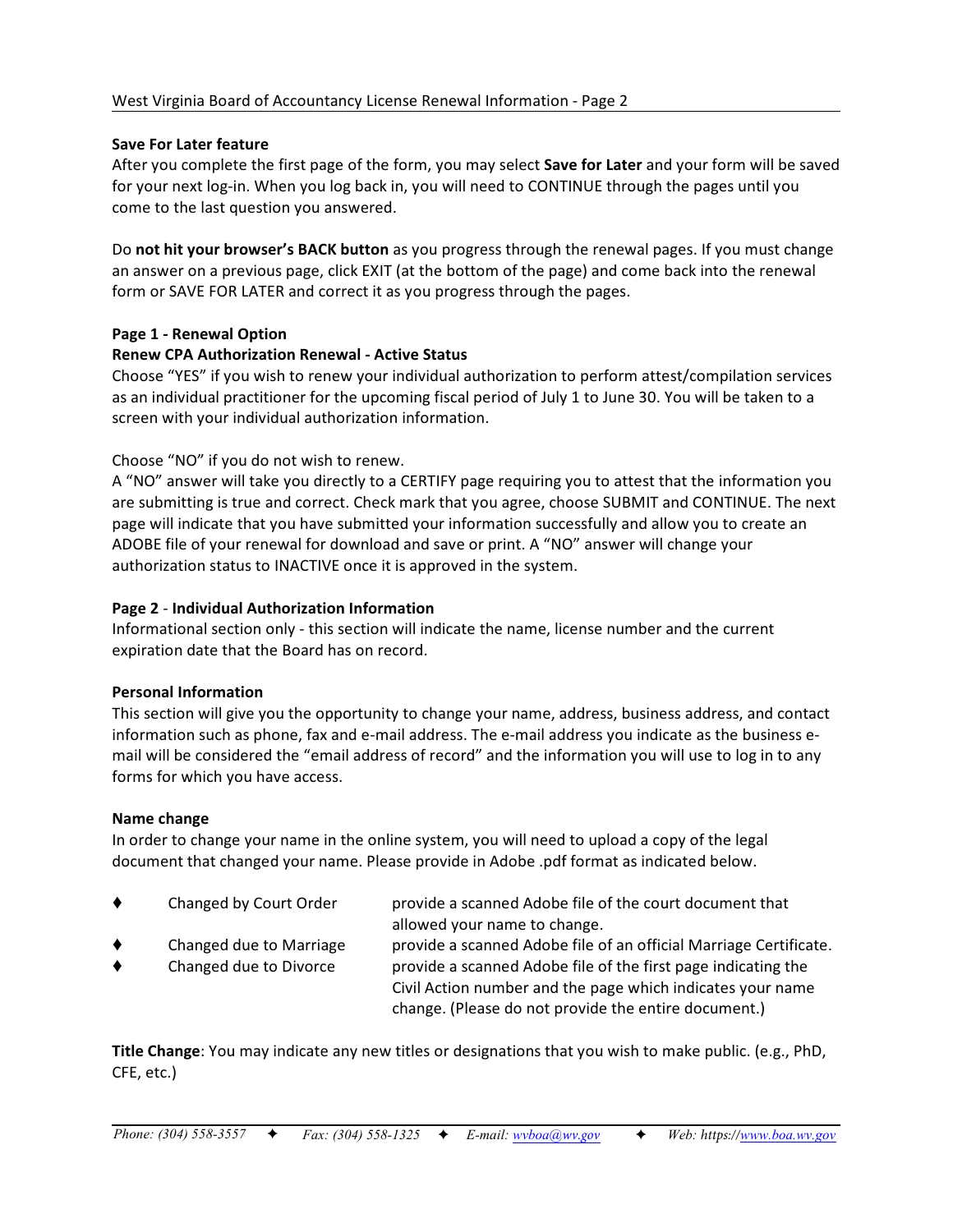**Contact Information change**: If your home address, phone, fax, or e-mail are different than that shown on your record on the screen, you are given the opportunity to change it here. Since this is a new system, the Board requests that you review the COUNTY information and correct any errors in the home and/or business counties.

**Business Contact Information**: If your business address, phone, fax, or e-mail are different than that shown on the screen, you are given the opportunity to change it here. Since this is a new system, the Board requests that you review the COUNTY information and correct any errors in the home and/or business counties.

You will also be given the opportunity to indicate where you wish correspondence via the U.S. Postal Service to be mailed - home or business. **The public address is the address that will be shown through the online verification system.** Please choose carefully, as this will be considered your public address for any printed roster of licensees, etc. (You may not choose Business Address if you do not have a business address. In that case, Board staff will change the setting to your home address.)

## **Page 3 - Other Licenses**

The first box indicates the states that have previously been reported to the Board. The next box will contain the same information, but allow you to add or remove states, if applicable. The information in the second box will then become the states on record.

# **Race/Ethnicity**

Choose from the choices in the drop-down menu.

## **Eligibility Questions**

Answer all questions truthfully. You will be given an opportunity to explain any YES answers to questions 1 through 4 once you finish this page.

## **Page 4 - Explanations**

**This page will allow you to provide an explanation to YES answers to questions 2 through 4**. If you did not answer YES to these questions, then the Explanations page will not queue.

## **Page 5** - **Child Support Questions**

**Page 6 - Certify** - Check mark the box to attest that you are providing true and correct information.

## **Page 7 - Payment Page**

State government requires all credit card transactions for renewals to be processed through the State Treasurer's Office. Please be sure to:

- Fill in all information. The Company/Employer name is not required unless you are using a company card.
- Complete all fields, including the Card Holder's Name field. This name should be exactly as indicated on your credit card.
- Fill in a phone number and the e-mail address for which you wish the receipt to be sent.